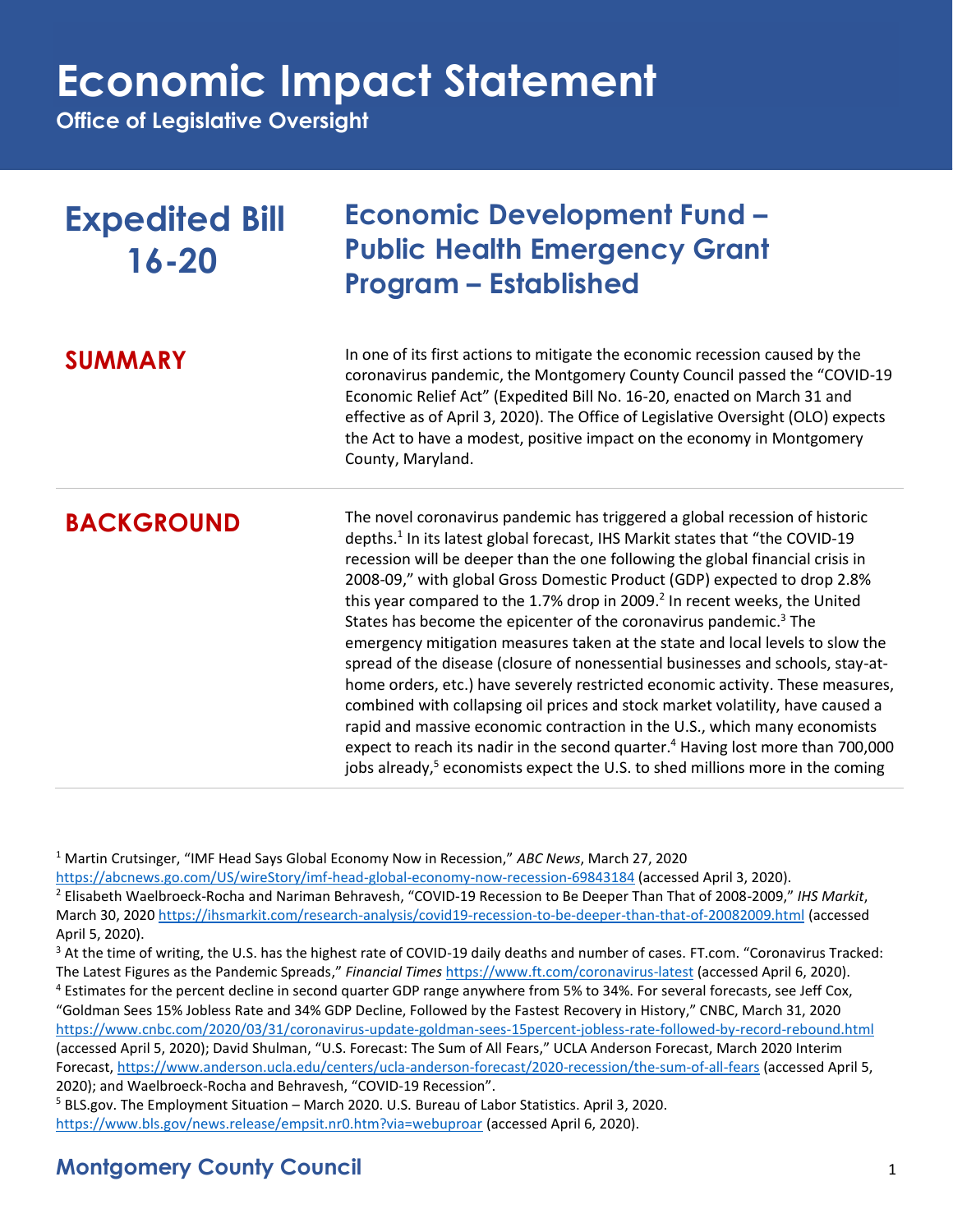**Office of Legislative Oversight**

months. <sup>6</sup> Meanwhile, millions of more Americans who are currently furloughed (i.e. on leave without pay) eagerly await their return to work.

Like the nation at large, Montgomery County and all jurisdictions in the surrounding region are in an economic tailspin. With the entire Washington metropolitan area under stay-at-home orders and nonessential businesses closed, economic activity has been reduced to a trickle. Crucially, unlike previous recessions, the presence of the federal government will offer little insulation from the economic effects of the coronavirus pandemic. As Jeannette Chapman, director of the Stephen S. Fuller Institute, explains,

In a typical recession, the federal government is a stabilizer for the region by being a consistent, or growing, source of income for a significant share of local business and households. In turn, these federally dependent businesses and households spend money at other local businesses, supporting secondary activities even during a business cycle downturn. In this downturn, households and business will reduce expenditures at local businesses even if their incomes are unchanged as households, business, and governments implement strategies to flatten the curve of the pandemic.<sup>7</sup>

The inability of the federal government to insulate the region from the recession is illustrated in the March unemployment figures. From March 7 to March 21, unemployment claims in Montgomery County skyrocketed from 195 to 3,941, an increase of 1,439%. This figure is remarkably close to the 1,456% increase in unemployment claims across the country.<sup>8</sup> However, the presence of the federal government will strengthen the region's economic recovery. According to Chapman, "The source of funding and the workforce of the federal government and federal contractors will be less affected by the disruption, making it easier for both the businesses and the associated households to resume normal operations." 9

In one of its first emergency measures to mitigate the economic tailspin, the Montgomery County Council enacted the "COVID-19 Economic Relief Act" on March 31. The Act, which is now in effect, will provide up to \$20 million in financial assistance for local businesses and nonprofits impacted by the

<sup>6</sup> Like projections for GDP decline, estimates for job loss vary considerably. See, for example, Josh Bivens, "Even With Already-Passed Relief and Recovery Measures, Job Losses From the Coronavirus Shock Could Easily Exceed 20 million," Economic Policy Institute, April 6, 2020 https://www.epi.org/blog/even-with-already-passed-relief-and-recovery-measures-job-losses-from-the-coronavirusshock-could-easily-exceed-20-million/ (accessed April 6, 2020); and Shulman, "Sum of All Fears."

<sup>7</sup> "The Effect of the Coronavirus Pandemic on the Washington Region's Economy," Stephen S. Fuller Institute, March 18, 2020 [https://sfullerinstitute.gmu.edu/2020/03/18/coronavirus/#\\_ftn1](https://sfullerinstitute.gmu.edu/2020/03/18/coronavirus/#_ftn1) (accessed April 2, 2020).

<sup>8</sup> Stephanie Bryant and Leslie Rubin. Historic Unemployment Data and Impact of Novel Coronavirus on Unemployment.

Memorandum. Office of Legislative Oversight. Montgomery County Council. March 27, 2020.

<sup>9</sup> Chapman, "Effect of the Coronavirus Pandemic."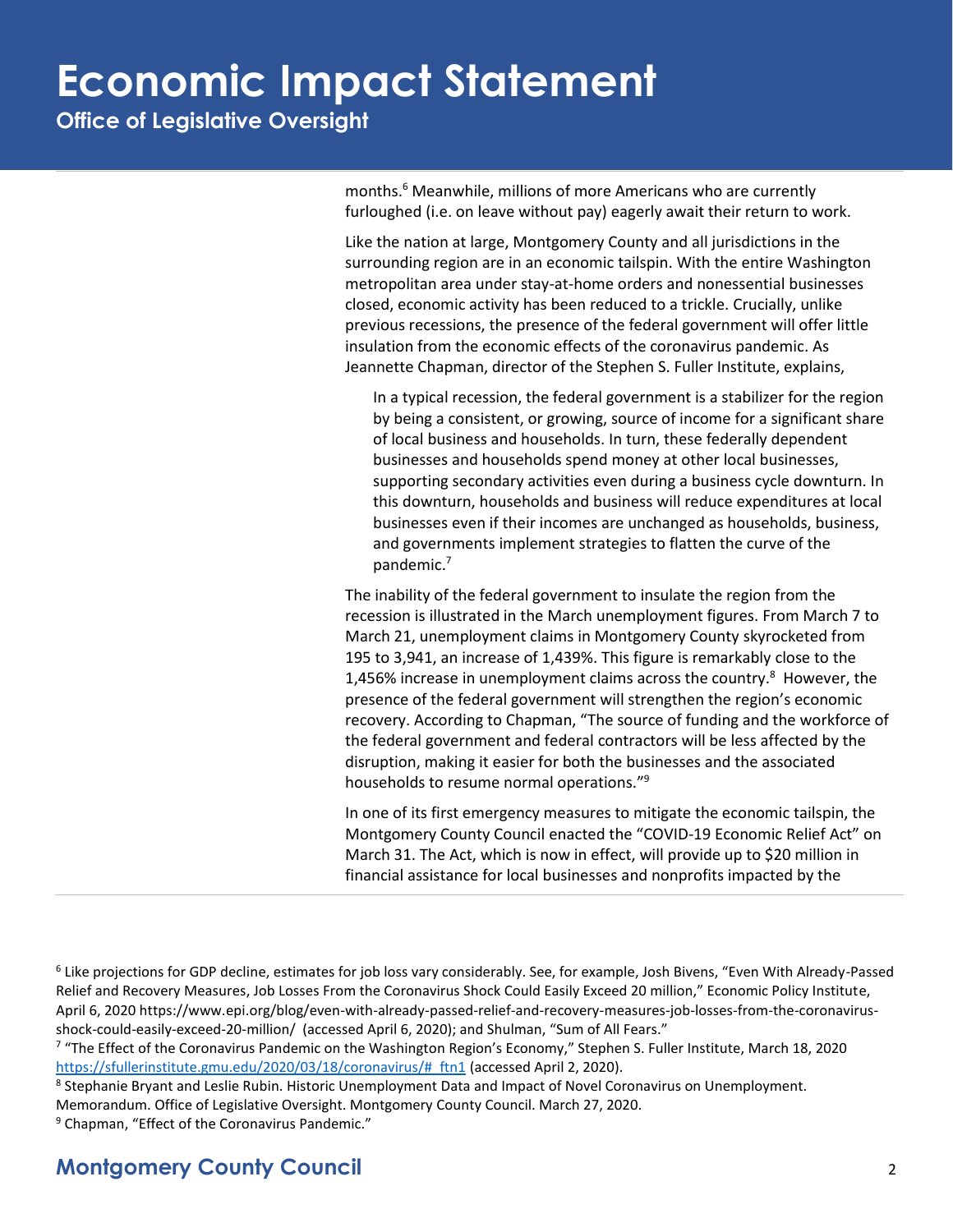**Office of Legislative Oversight**

coronavirus pandemic.<sup>10</sup> With the passage of the Act, the Director of the Department of Finance has been charged with creating and administering a new Public Health Emergency Grant Program within the existing Economic Development Fund.<sup>11</sup> The grant program will accept applications from local for-profit and non-profit businesses.<sup>12</sup> As defined in Expedited Bill 16-20, "local business" refers to for-profit or non-profit entities that have (i) their principal place of business in the County<sup>13</sup> and (ii) 100 or fewer full-time-equivalent employees.<sup>14</sup> To be eligible for the grant program, local businesses must demonstrate "significant financial losses caused directly or indirectly" by the pandemic. <sup>15</sup> For businesses determined to be eligible under this program, the Economic Development Fund may grant up to \$75,000 for financial losses incurred during the emergency declaration *and* up to \$2,500 for the costs of purchasing technology to facilitate employee teleworking.<sup>16</sup>

#### **INFORMATION, ASSUMPTIONS and METHODOLOGIES**

No one can be certain about the *depth* or *duration* of the unfolding economic recession. This uncertainty is evidenced by the wide variation in forecasts on declines in GDP and other key indicators in the second quarter (see footnotes 4 and 6), as well as varying expert opinion on when the eventual recovery will take place. For example, Goldman Sachs economists predict a "V"-shaped recovery, in which the economy quickly rebounds in the third quarter.<sup>17</sup> Meanwhile, other economists predict a much longer "U"-shaped recovery, especially if the current pandemic triggers a financial crisis.<sup>18</sup>

Given the great uncertainty about the depth and duration of the pandemic and related recession, OLO believes it is unwise to quantify the impacts of the Public Health Emergency Grant Program on the County economy through the use of multipliers or other methods. Instead, OLO bases its expectations on

<sup>10</sup> Montgomery County Council. Council Approves Emergency Relief Package for Local Employers and Vulnerable Residents. Press Release. March 31, 2020 [https://www2.montgomerycountymd.gov/mcgportalapps/Press\\_Detail.aspx?Item\\_ID=25094&Dept=1](https://www2.montgomerycountymd.gov/mcgportalapps/Press_Detail.aspx?Item_ID=25094&Dept=1) (accessed April 1, 2020).

<sup>11</sup> Montgomery County Council. Expedited Bill 16-20 Economic Development Fund - Public Health Emergency Grant Program – Established. March 24, 2020. 2; and Montgomery County Council. Memorandum. Robert H. Drummer. Agenda Item 3.5. March 23, 2020. 2.

<sup>12</sup> County Council. Bill 16-20. 1.

<sup>13</sup> Montgomery County Code defines principal place of business in the county as "A regular course of business commerce in the County by a business, along with any of the following: (1) The business has its physical business location(s) only in the County; or (2) The business has physical business locations both in and outside of the County, and the County-based location(s) account for over 50% of the business's total number of employees, or over 50% of the business's gross sales." Montgomery County Code § 11B-2.4.72 [hereinafter "MCC"].

<sup>14</sup> County Council. Bill 16-20. 1.

 $15$  Ibid.

<sup>16</sup> Ibid. 1-2.

<sup>17</sup> Cox, "Goldman Sees."

<sup>18</sup> Carmen M. Reinhart and Kenneth Rogoff, "The Coronavirus Debt Threat," *Wall Street Journal*, March 26, 2020 <https://www.wsj.com/articles/the-coronavirus-debt-threat-11585262515> (accessed April 3, 2020).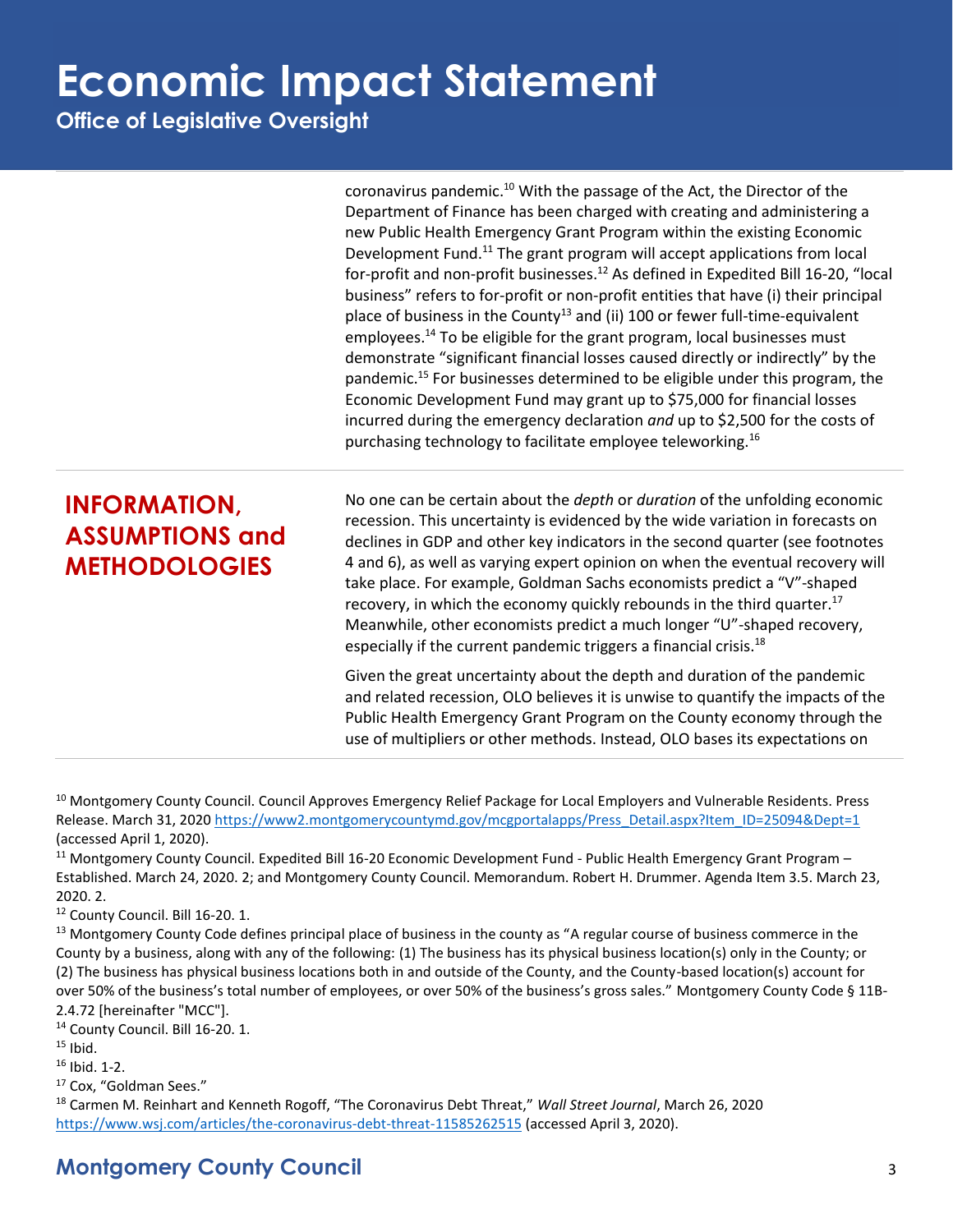**Office of Legislative Oversight**

|                  | staff judgment and, more importantly, draws attention to variables that the<br>Council should monitor in order to assess the impacts of the program and the<br>overall state of the economy in the County and broader region.                                                                                                                                                                                                                                                                                                                                                                                                                                                                                                                                                                                                                                                                                                                                                                                                                                                                                                                                                                                                                                                                                                                                                                                                                                                                                                   |
|------------------|---------------------------------------------------------------------------------------------------------------------------------------------------------------------------------------------------------------------------------------------------------------------------------------------------------------------------------------------------------------------------------------------------------------------------------------------------------------------------------------------------------------------------------------------------------------------------------------------------------------------------------------------------------------------------------------------------------------------------------------------------------------------------------------------------------------------------------------------------------------------------------------------------------------------------------------------------------------------------------------------------------------------------------------------------------------------------------------------------------------------------------------------------------------------------------------------------------------------------------------------------------------------------------------------------------------------------------------------------------------------------------------------------------------------------------------------------------------------------------------------------------------------------------|
| <b>VARIABLES</b> | Indicators that are released in a timely manner are most useful for monitoring<br>purposes. To assess the state of the County economy, OLO recommends that<br>the Council monitor the following indicators:                                                                                                                                                                                                                                                                                                                                                                                                                                                                                                                                                                                                                                                                                                                                                                                                                                                                                                                                                                                                                                                                                                                                                                                                                                                                                                                     |
|                  | Quarterly changes in GDP for Maryland, Virginia, the District of<br>$\Box$<br>Columbia. <sup>19</sup> While County GDP would be an appropriate measure of<br>the overall strength of the economy, the most recent county-level<br>data from the Bureau of Economic Analysis (BEA) is for 2018. <sup>20</sup> A more<br>timely option is the state-level GDP data BEA releases much closer to<br>real time.<br>Washington Coincident Index and Washington Leading Index. These<br>$\Box$<br>indices are prepared by the Stephen S. Fuller Institute, which is a<br>leading source of expert analysis on the Washington metropolitan<br>area economy. The Coincident Index measures "the current state of<br>the metropolitan area economy based on a combination of regional<br>indicators, including wage and salary employment, consumer<br>confidence, retail sales, and domestic passenger volume." The Leading<br>Index "forecasts the performance of the metropolitan area economy<br>six to eight months in advance based on a combination of regional<br>indicators, including unemployment, consumer expectations, retail<br>spending, and residential building permits." <sup>21</sup> The Institute updates<br>and reports these indices monthly.<br>Monthly Unemployment Rates for the County <sup>22</sup> and Weekly<br>$\Box$<br>Unemployment Insurance Claims for the County. <sup>23</sup><br>Wage Rates for the Region. <sup>24</sup><br>$\Box$<br>Number of Businesses in the County. <sup>25</sup><br>$\Box$ |

 **Sales and Use Tax Receipts in the County**. <sup>26</sup> To our knowledge, the best way to capture changes in sales in the County is tax receipt data.

<https://www.dllr.state.md.us/employment/uicounty.shtml>

```
 https://www.bls.gov/oes/current/oes_47900.htm
```
<https://www.marylandtaxes.gov/reports/sales-and-use.php>

<sup>&</sup>lt;sup>19</sup> BEA.gov. GDP By State. U.S. Bureau of Economic Analysis<https://www.bea.gov/data/gdp/gdp-state> (accessed April 7, 2020). <sup>20</sup> BEA.gov. Local Area Gross Domestic Product, 2018. U.S. Bureau of Economic Analysis. [https://www.bea.gov/data/gdp/gdp-county](https://www.bea.gov/data/gdp/gdp-county-metro-and-other-areas)[metro-and-other-areas](https://www.bea.gov/data/gdp/gdp-county-metro-and-other-areas) (accessed April 7, 2020).

<sup>&</sup>lt;sup>21</sup> Sfullerinstitute.gmu.edu. Economy Watch<https://sfullerinstitute.gmu.edu/economy-watch/> (accessed on April 7, 2020).

<sup>&</sup>lt;sup>22</sup> DLLR.state.md.us. Local Area Unemployment Statistics. Maryland Department of Labor [https://www.dllr.state.md.us/lmi/laus/.](https://www.dllr.state.md.us/lmi/laus/) <sup>23</sup> DLLR.state.md.us. Unemployment Insurance Initial Claims by County. Maryland Department of Labor

<sup>&</sup>lt;sup>25</sup> Quarterly Census of Employment and Wages (QCEW) data for Maryland. Maryland Department of Labor.

<sup>&</sup>lt;sup>26</sup> Marylandtaxes.gov. Sales and Use Tax Comparative Revenue. Maryland Office of the Comptroller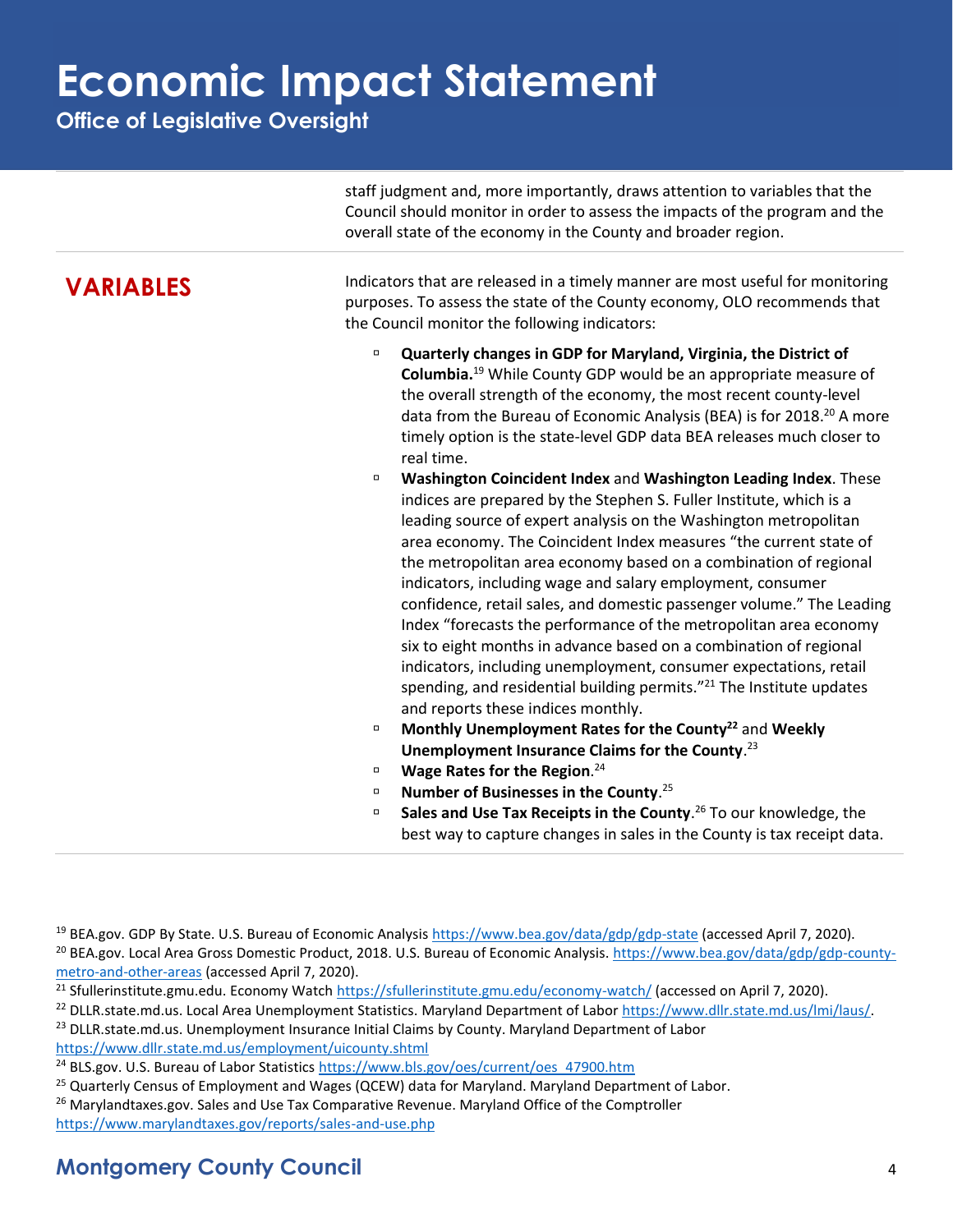**Office of Legislative Oversight**

 **Human Mobility in the County** and **Change in Seated Diners in the Region**. <sup>27</sup> Economists are concerned that the economic recovery could be undercut by the residual fear and anxiety that reduces consumer demand even after "social distancing" measures have been lifted.<sup>28</sup> Using human mobility data, Unacast has created a publicly available scorecard for social distancing. Tracking changes in mobility in the County will indicate whether residents continue to engage in social distancing due to residual fears after the pandemic passes. Another way to monitor residual fears would be to track year-over-year changes in seated diners at restaurants in DC and Maryland, which is data made publicly available by OpenTable.<sup>29</sup>

OLO also recommends that the Council monitor the residents, workers, and industries most impacted by COVID-19 and its related economic downturn. These include low-income, minority, and immigrant residents, and all nonessential businesses, especially the small businesses, that have been closed. Moreover, the recession is being driven primarily by the decrease in discretionary consumer spending. Industries that rely heavily on discretionary spending include: leisure & hospitality, retail, and other service industries (e.g., personal care and maintenance).<sup>30</sup> Indeed, OLO expects that most Public Health Emergency Grant Program recipients will be small, local businesses in these industries.

#### **IMPACTS**

#### **Businesses, Non-Profits, Other Private Organizations**

Workforce, operating costs, property values, capital investment, taxation policy, economic development, competitiveness, etc.

Given the depth of the recession, OLO believes that the Public Health Emergency Grant Program will have a modest, positive impact on private organizations in the County.

OLO believes the impact will be "modest" because of the limited reach of the \$20 million grant program. Prior to the pandemic, approximately 32,468 forprofit businesses with fewer than 100 employees operated in the County, which compromise 98% of all businesses in the County.<sup>31</sup> According to Nonprofit Montgomery, 5,356 nonprofits operate in the County. <sup>32</sup> (Note: Nonprofit Montgomery does not disaggregate nonprofits by size.) Based on these figures, OLO assumes that up to 37,824 businesses could be eligible for

- <sup>27</sup> Unacast.com. Social Distancing Scoreboard. Unacast<https://www.unacast.com/covid19/social-distancing-scoreboard> <sup>28</sup> Peter S. Goodman, "Why the Global Recession Could Last a Long Time," *New York Times*, April 1, 2020
- <https://www.nytimes.com/2020/04/01/business/economy/coronavirus-recession.html> (accessed April 2, 2020).
- <sup>29</sup> OpenTable.com. The State of the Restaurant Industry. OpenTable https://www.opentable.com/state-of-industry
- <sup>30</sup> Chapman, "Effect of Coronavirus Pandemic."
- <sup>31</sup> Quarterly Census of Employment and Wages (QCEW) data for Maryland. Maryland Department of Labor.
- $32$  Nonprofitmoco.org. Nonprofit Facts<https://www.nonprofitmoco.org/about-us/nonprofit-facts/> (accessed on April 7, 2020).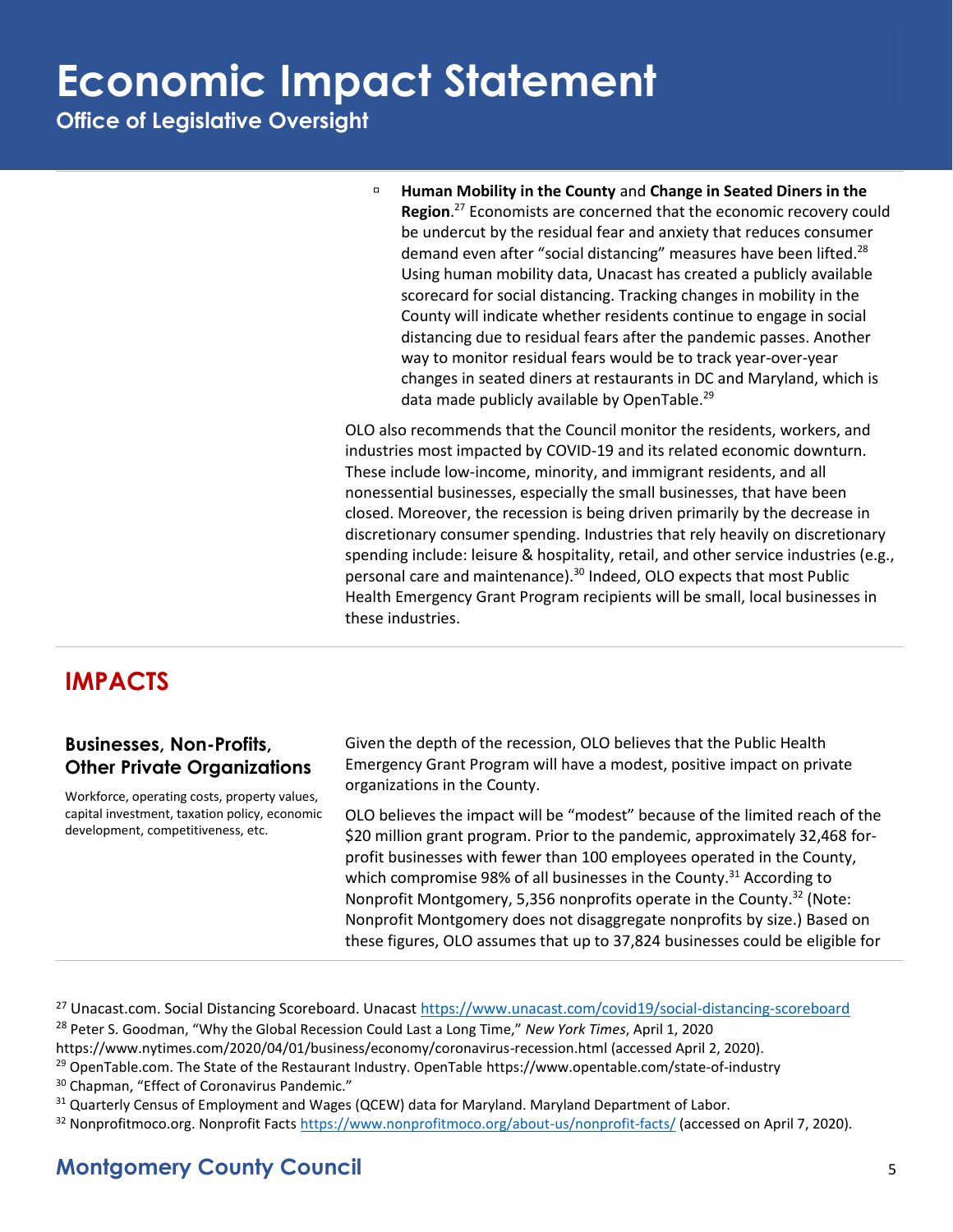**Office of Legislative Oversight**

|                                                                   | the Public Health Emergency Grant Program. Assuming the full amount will be<br>allocated to each grant recipient business (\$77,500), the program will provide<br>financial assistance to 258 businesses, which is less than 1% of all potentially<br>eligible businesses.                                                                                                                                                                                                                                                                                                                                                                                                                                                                        |
|-------------------------------------------------------------------|---------------------------------------------------------------------------------------------------------------------------------------------------------------------------------------------------------------------------------------------------------------------------------------------------------------------------------------------------------------------------------------------------------------------------------------------------------------------------------------------------------------------------------------------------------------------------------------------------------------------------------------------------------------------------------------------------------------------------------------------------|
|                                                                   | Despite the limited reach, the grants will have a positive impact on the<br>businesses that receive them. As stipulated in the Act, financial assistance will<br>be used for "employee wages and benefits, taxes, debt, rent, or other<br>operating losses," as well as for the cost of hardware and software for<br>employee teleworking. <sup>33</sup> Thus, businesses and their workers will benefit from<br>support in the areas of employee compensation and operating costs.<br>Importantly, however, even these grants may not save businesses teetering on<br>the edge of closure, especially if the emergency orders remain in place well<br>into the summer or are reimposed in the fall in the event of a second wave of<br>COVID-19. |
|                                                                   | Beyond benefiting businesses in the areas of workforce and operating costs,<br>the grant program will have little to no impact on the other indicators<br>prioritized by the Council. Economic development, competitiveness, property<br>values, and capital investments will be influenced by the trajectory of the<br>recession and federal relief measures far more than the grant program.                                                                                                                                                                                                                                                                                                                                                    |
| <b>Residents</b><br>Employment, property values, taxes paid, etc. | OLO expects that the Public Health Emergency Grant Program will have a slight<br>positive impact on residents in the County. The financial assistance will benefit<br>the households of owners and workers of the businesses that receive grants.<br>To a small extent, these benefits will mitigate the overall decrease in output<br>and earnings in the County created by the recession.                                                                                                                                                                                                                                                                                                                                                       |
| <b>WORKS CITED</b>                                                | BEA.gov. GDP By State. U.S. Bureau of Economic Analysis.<br>https://www.bea.gov/data/gdp/gdp-state.<br>BEA.gov. Local Area Gross Domestic Product, 2018. U.S. Bureau of Economic<br>Analysis. https://www.bea.gov/data/gdp/gdp-county-metro-and-other-areas.<br>BLS.gov. The Employment Situation - March 2020. U.S. Bureau of Labor<br>Statistics. April 3, 2020.<br>https://www.bls.gov/news.release/empsit.nr0.htm?via=webuproar.<br>BLS.gov. U.S. Bureau of Labor Statistics.<br>https://www.bls.gov/oes/current/oes 47900.htm.                                                                                                                                                                                                               |

<sup>33</sup> County Council. Bill 16-20. 3.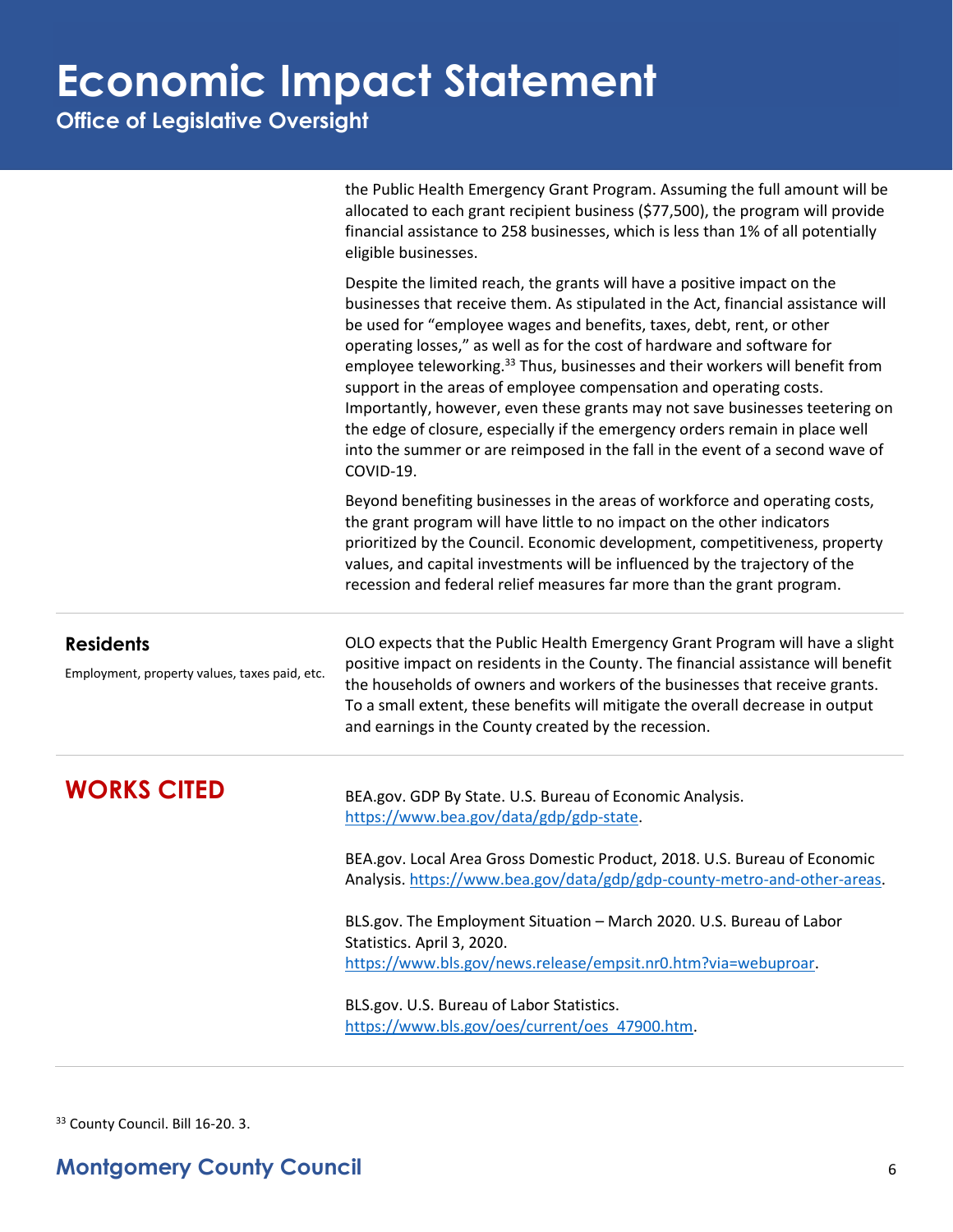**Office of Legislative Oversight**

Carmen M. Reinhart and Kenneth Rogoff, "The Coronavirus Debt Threat," *Wall Street Journal*, March 26, 2020 [https://www.wsj.com/articles/the-coronavirus](https://www.wsj.com/articles/the-coronavirus-debt-threat-11585262515)[debt-threat-11585262515.](https://www.wsj.com/articles/the-coronavirus-debt-threat-11585262515)

David Shulman, "U.S. Forecast: The Sum of All Fears," UCLA Anderson Forecast, March 2020 Interim Forecast, [https://www.anderson.ucla.edu/centers/ucla-anderson-forecast/2020](https://www.anderson.ucla.edu/centers/ucla-anderson-forecast/2020-recession/the-sum-of-all-fears) [recession/the-sum-of-all-fears.](https://www.anderson.ucla.edu/centers/ucla-anderson-forecast/2020-recession/the-sum-of-all-fears)

DLLR.state.md.us. Local Area Unemployment Statistics. Maryland Department of Labor. [https://www.dllr.state.md.us/lmi/laus/.](https://www.dllr.state.md.us/lmi/laus/)

DLLR.state.md.us. Unemployment Insurance Initial Claims by County. Maryland Department of Labor. [https://www.dllr.state.md.us/employment/uicounty.shtml.](https://www.dllr.state.md.us/employment/uicounty.shtml)

Elisabeth Waelbroeck-Rocha and Nariman Behravesh, "COVID-19 Recession to Be Deeper Than That of 2008-2009," *IHS Markit*, March 30, 2020 [https://ihsmarkit.com/research-analysis/covid19-recession-to-be-deeper](https://ihsmarkit.com/research-analysis/covid19-recession-to-be-deeper-than-that-of-20082009.html)[than-that-of-20082009.html.](https://ihsmarkit.com/research-analysis/covid19-recession-to-be-deeper-than-that-of-20082009.html)

FT.com. "Coronavirus Tracked: The Latest Figures as the Pandemic Spreads." *Financial Times*[. https://www.ft.com/coronavirus-latest.](https://www.ft.com/coronavirus-latest)

Jeff Cox, "Goldman Sees 15% Jobless Rate and 34% GDP Decline, Followed by the Fastest Recovery in History," CNBC, March 31, 2020 [https://www.cnbc.com/2020/03/31/coronavirus-update-goldman-sees-](https://www.cnbc.com/2020/03/31/coronavirus-update-goldman-sees-15percent-jobless-rate-followed-by-record-rebound.html)[15percent-jobless-rate-followed-by-record-rebound.html.](https://www.cnbc.com/2020/03/31/coronavirus-update-goldman-sees-15percent-jobless-rate-followed-by-record-rebound.html)

Martin Crutsinger, "IMF Head Says Global Economy Now in Recession," *ABC News*, March 27, 2020 [https://abcnews.go.com/US/wireStory/imf-head](https://abcnews.go.com/US/wireStory/imf-head-global-economy-now-recession-69843184)[global-economy-now-recession-69843184.](https://abcnews.go.com/US/wireStory/imf-head-global-economy-now-recession-69843184)

Marylandtaxes.gov. Sales and Use Tax Comparative Revenue. Maryland Office of the Comptroller. [https://www.marylandtaxes.gov/reports/sales-and](https://www.marylandtaxes.gov/reports/sales-and-use.php)[use.php](https://www.marylandtaxes.gov/reports/sales-and-use.php)

Montgomery County Code § 11B-2.4.72.

Montgomery County Council. Expedited Bill 16-20 Economic Development Fund - Public Health Emergency Grant Program – Established. March 24, 2020. 2.

Montgomery County Council. Memorandum. Robert H. Drummer. Agenda Item 3.5. March 23, 2020. 2.